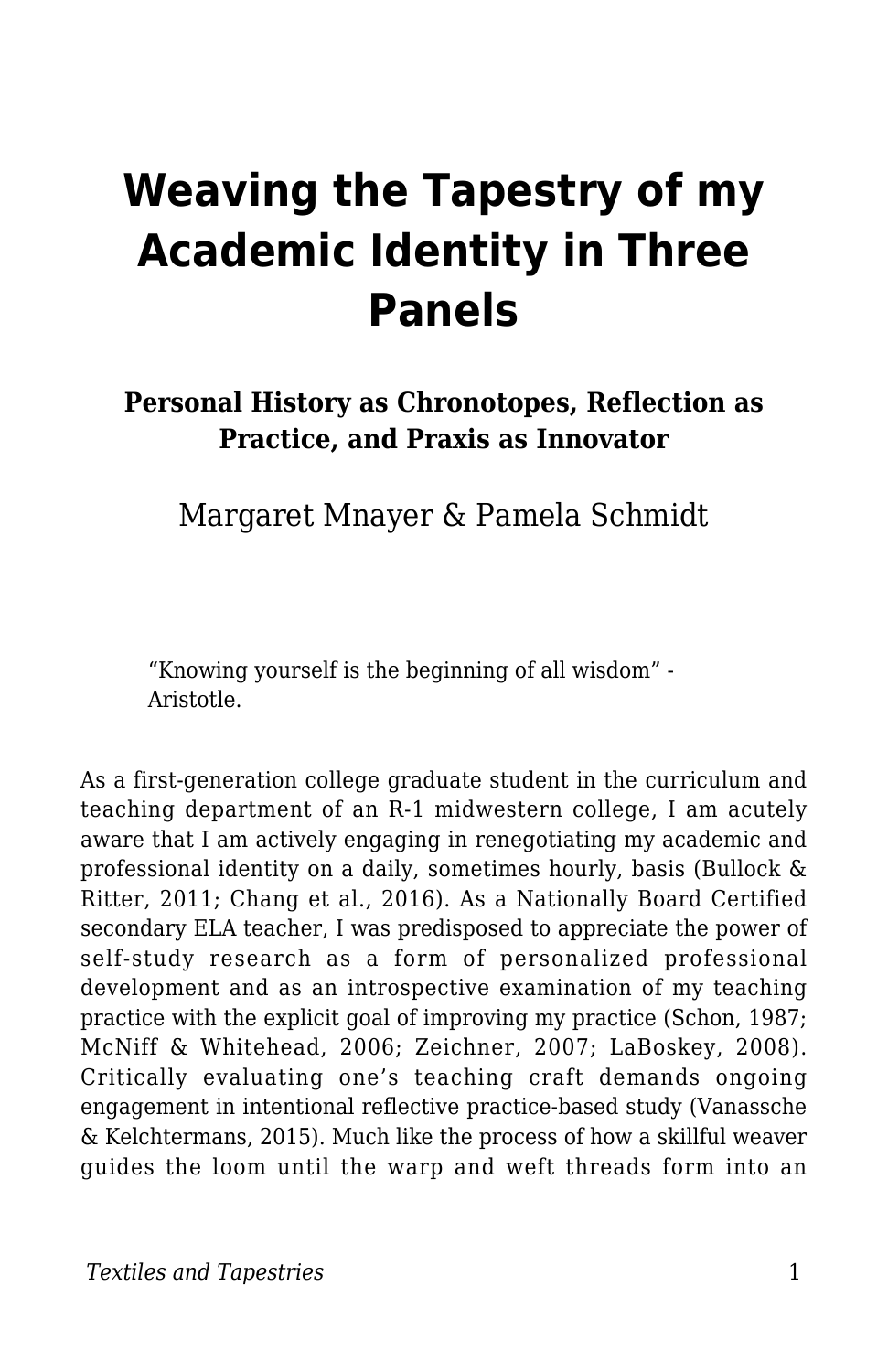aesthetically pleasing tapestry that reveals a coherent story; my personal history, my practice, and my praxis have all coalesced into a fluidly evolving academic self-identity that is apprenticing under master educators (Abrams et al., 2014).

## **Theoretical Background**

In weaving a tapestry, the original design or cartoon is drawn on the fabric on the backside of the loom, forcing the weaver to work from the back. One way a weaver can view their progress while weaving is to look at the reflection through a mirror (Missaggia, 2013). Likewise, Bronkhorst (2013) uses the phrase 'mirror data' for student and observational feedback as it mirrors back to the practitioner what others see, but they cannot. Weavers use different colors, threads, fabrics, and tensions on the loom to obtain the desired result. Much like how weavers use tools of their trade to create a vibrantly colored, multidimensional picture out of a once-flat and colorless canvas, teacher educators use the tools of their trade (their experiences, pedagogy, and practice) to bring to life their vision of teaching, researching and knowing.

Currently, I situate myself along the Critical Theory paradigm, recognizing that ontologically my perception of reality is shaped by my values, society, media, and my social contexts (Villanueva & O'Sullivan, 2019). My learner and professional identity constructions are socially situated and dependent upon my communities of practice (Lave & Wenger, 1991; Raggatt, 2014). Epistemologically, truth is intertwined with my current understanding of self and others against the backdrop of social justice, democracy, and Western ideology. My praxis pushes my pedagogy and curriculum beyond the classroom walls and into other contexts and; hopefully, motivates my students to view education as the means to a more socially just world (Giroux, 2016).

My teaching is informed by socio-cultural theory (Vygotsky, 1978),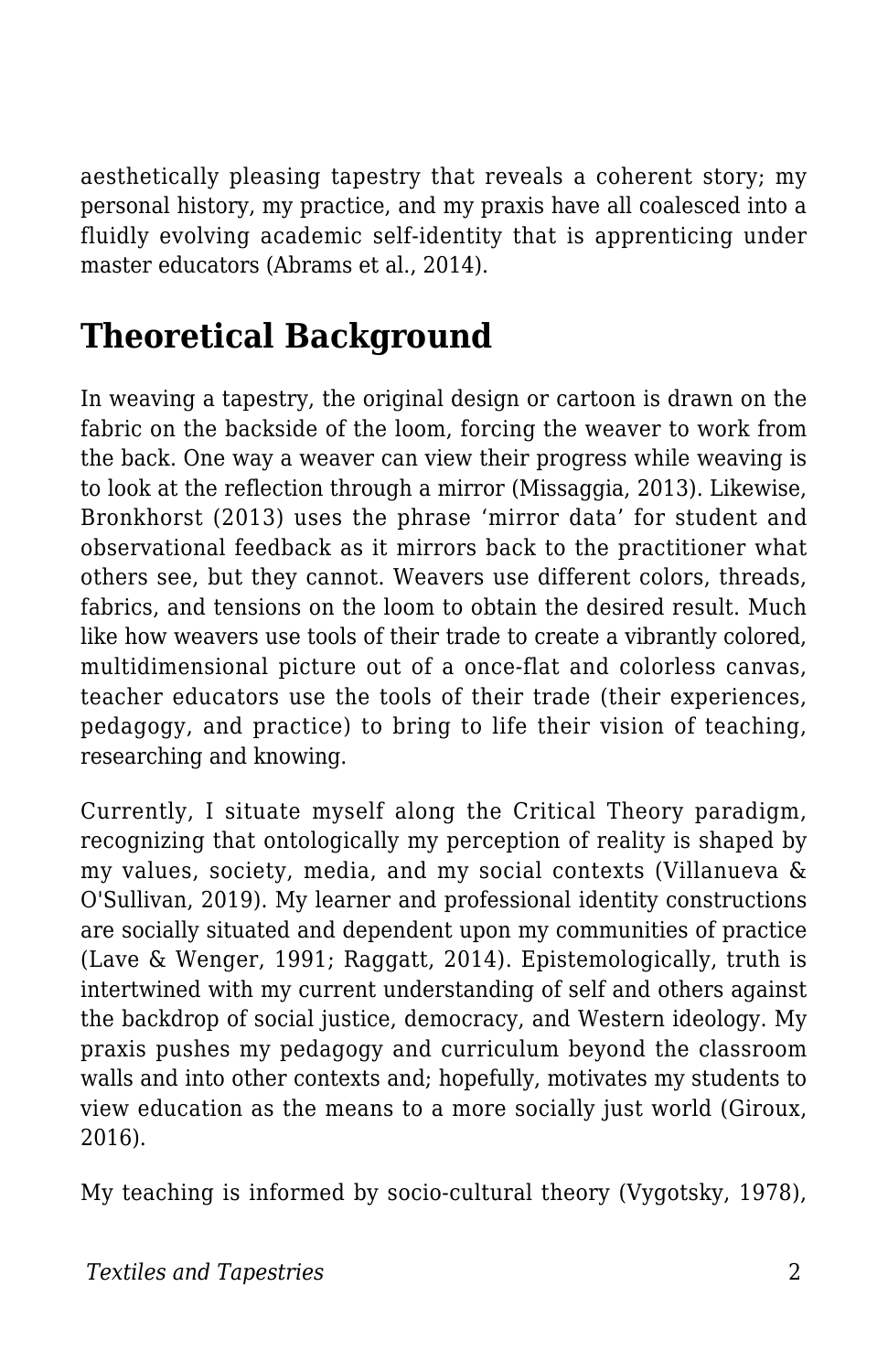recognizing that we are all shaped, or colored, by our social interactions with others. Therefore, my self-study is grounded in socio-cultural theory, and as such, I believe all our interactions are socially constructed and capable of being shaped and reshaped by our perceptions and practices (Gergen, 2011; Scott & Palincsar, 2013). Samaras (2011), states self-study research is both personal and interpersonal, much like how the weft and warp threads are both present and necessary, but only one is visible from each side. Abrams et al., (2014), describe themselves as being "invited into apprentice as self-study practitioners and to move deeper into the center of practice by engaging in it". Literary theorist Bakhtin (1981) has shaped my understanding of dialogism; especially utterances and multivoicedness in both my internal and external dialogical relationships and how they interact with both centripetal and centrifugal forces to constitute my personal chronotopes and my academic identity formation (Bahktin, 1981;1984; Raggart, 2014).

As I ruminate over my transition from a first-generation high school graduate into a doctoral candidate, I recognize key critical incidents (Brandenburg & McDonough, 2017) and trajectory altering nodal moments (Tidwell et al., 2006) and explore how they have impacted my academic identity and practice (Henry, 2016; Beauchamp & Thomas, 2009). I find Bakhtin's (1981) concepts of chronotope and personal life history, and by extension, Hermans' (2001) dialogical self-theory, appropriate lenses to examine those decentralizing moments in my identity formation (Hermans & Hermans-Konopka, 2010), as I slowly transition from peripheral to full participation in this new community of practice (Lave &Wenger, 1991). The development of teacher identity is an ongoing process and problematic as teachers must often reassign meaning to different perspectives and constructs, particularly those defining what it means to be a teacher educator in different contexts (Williams, 2013).

Just as our teaching is constantly in a state of flux and we are continually adapting our approaches to meet the shifting demands of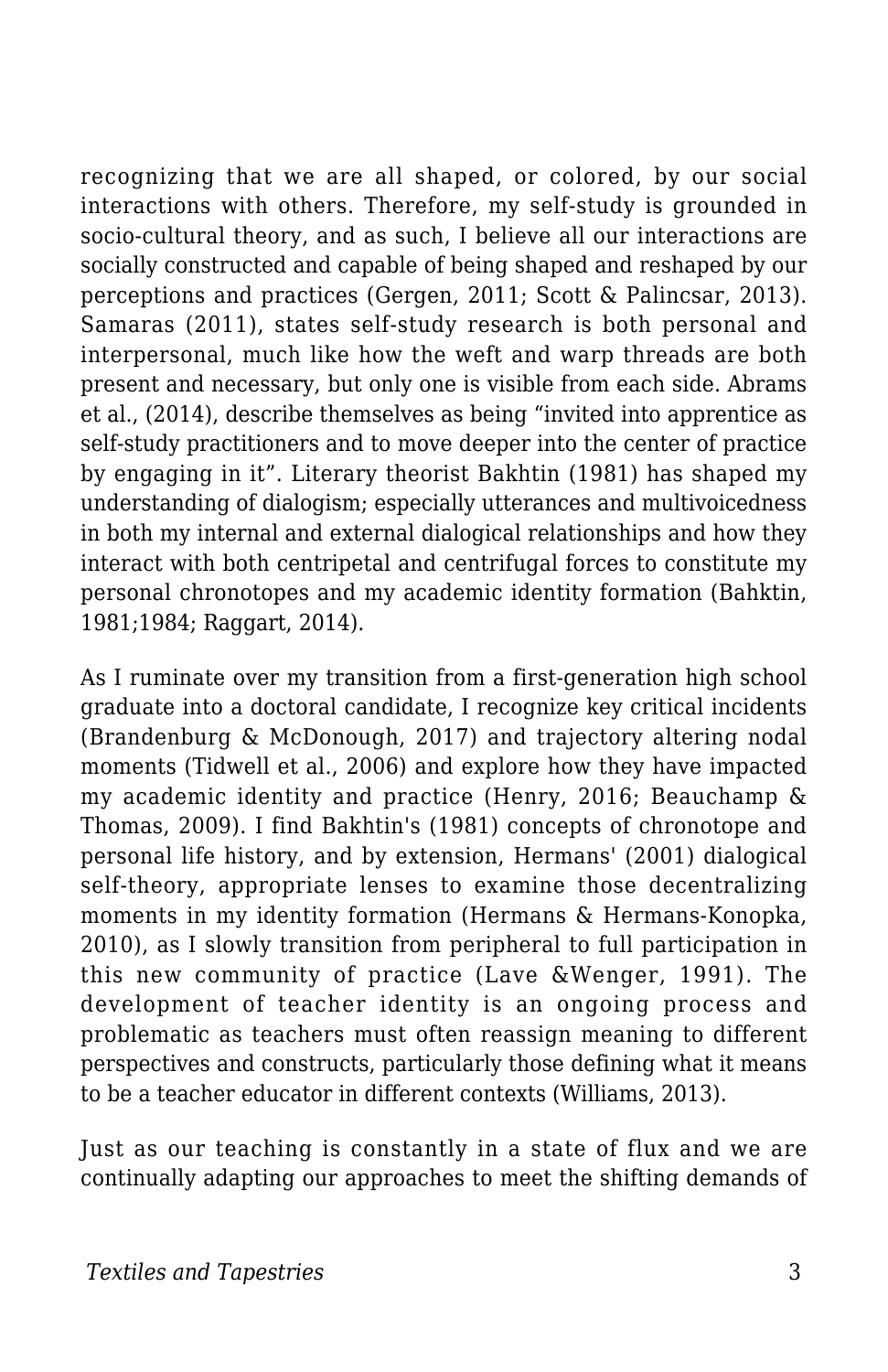our students, the post-modern, non-linear, and often disruptive nature of self-study is simultaneously liberating and terrifying. The freedom that self-study research grants me to tailor my methods, my narratives, my data analysis, and my theoretical approaches to fully capture my story, in a manner that is meaningful to me and; therefore, able to be shared with others is empowering (Vanassche & Kelchtermans, 2015; Foot et al., 2014). However, the three cords of self-study, as identified by Samaras, Hicks, and Berger (2004) provide me with parameters to constructively focus my attention: self-knowing and the reforming of professional identity by looking back, modeling and testing effective reflection by looking at my present, and pushing the boundaries of my teaching by looking forward.

#### **The First Cord: Self-Knowing and Reforming of Professional Identity by Looking Back**

Just as Catherine de' Medici's six-paneled *Valois Tapestries* (1576) was commissioned to capture her family at that moment in time, my self-study is also meant to capture my teaching practice and academic identity growth at this moment in time. This study sought to explore and elucidate how the three panels of my own tapestry have come together to create a new narrative; one that I hope will accurately represent the academic family trees of both my academic progenitors and my academic progeny (Liénard, 2018). My advisors have carefully interwoven their pedagogy into mine. They both drew the outline of my doctoral journey onto my blank canvas and then handed the threads, the loom, and shuttle over to me to weave my own panels.

In alignment with the first cord of this self-study, self-knowing and reforming of identity (Samaras, et al., 2004), the overarching goal of this self-study was to discern if I have integrated the same empowering language and pedagogy of care into my practice as my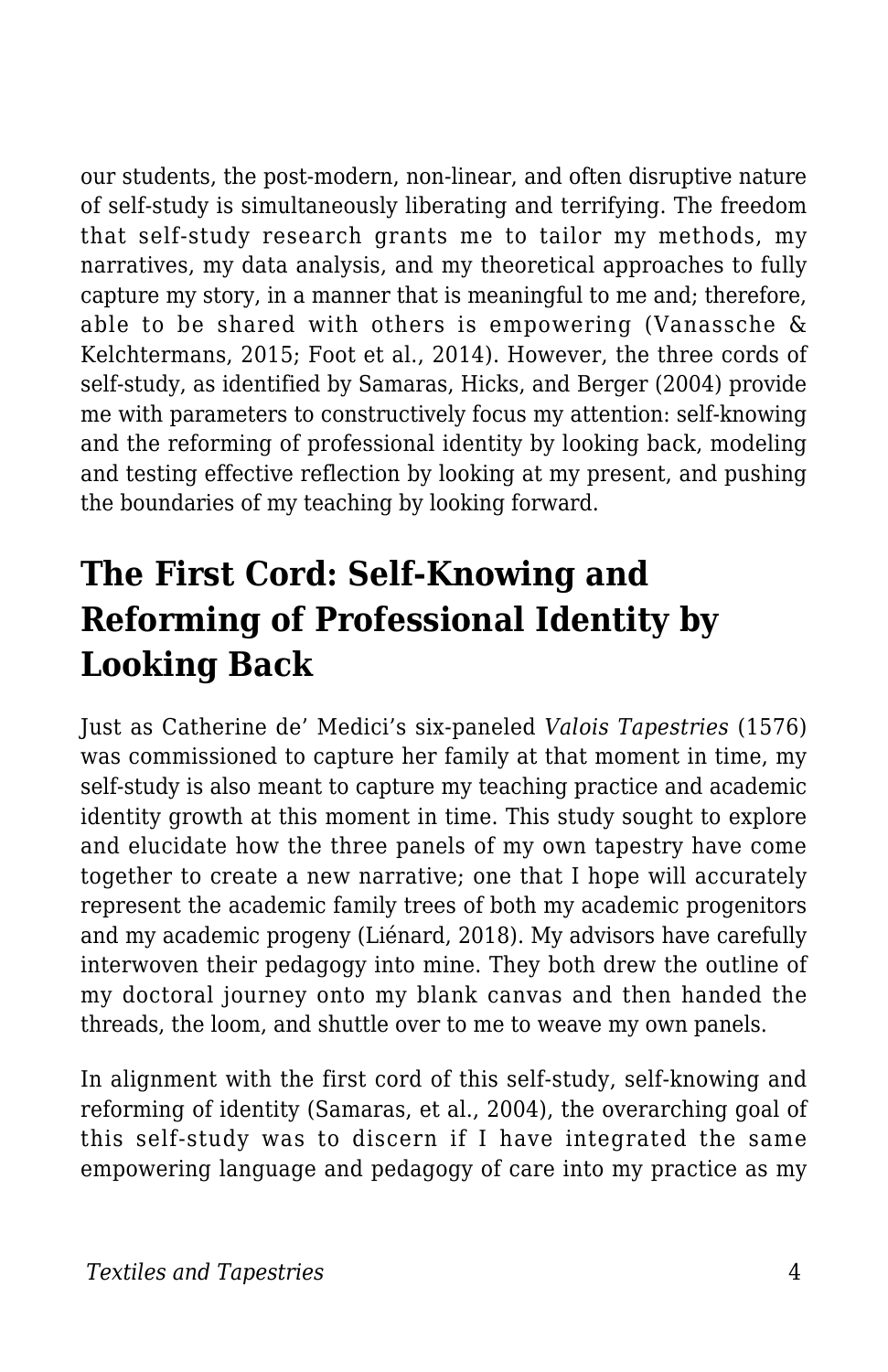mentors did; thereby providing my students access to possibilities that I was granted. In looking back and revisiting my nodal moments and articulating how they defined my academic identity; I hope to capture how those interactions transformed my thinking and lead to my current state of knowing. As I become more aware of other ways of knowing and what that may look like in both my students' lives and mine, I may have to re-examine my theoretical positions and adjust my practice accordingly (Hamilton & Pinnegar, 2014).

#### *My History as Personal Chronotope*

Just as many other first-generation college students before me, I experienced imposter syndrome (Perlus, 2019) until the third year of my undergraduate degree. That was when I encountered my first critical incident or nodal moment (Samaras, 2014). I was in the student union and overheard the freshmen sitting behind me discussing their first day of classes and feeling disoriented. Suddenly, I realized that as an upper-classman, I had mastered the social discourse of post-secondary education; I was not an outsider (internal I-Position as capable). I sensed I belonged in academia.

As a non-traditional student returning to college to earn a reading endorsement, I experienced my second critical incident and encountered the decentralizing conception of self and dialogical activity (Hermans & Hermans-Konopka, 2010). My advisor suggested that I switch paths and earn a master's degree in literacy education instead of an endorsement. I explained it was intimidating enough just being a graduate student (external I-position as possible). Neither parent graduated high school, so it was inconceivable to me that I could get a graduate degree (internal I-position as unqualified). She persisted, and eventually, trusting in her words more than my own self-beliefs, I did. Her words, her utterances, enacted

Bakhtin's (1984) notion of "the living utterance, having taken meaning and shape at a particular historical moment in a socially specific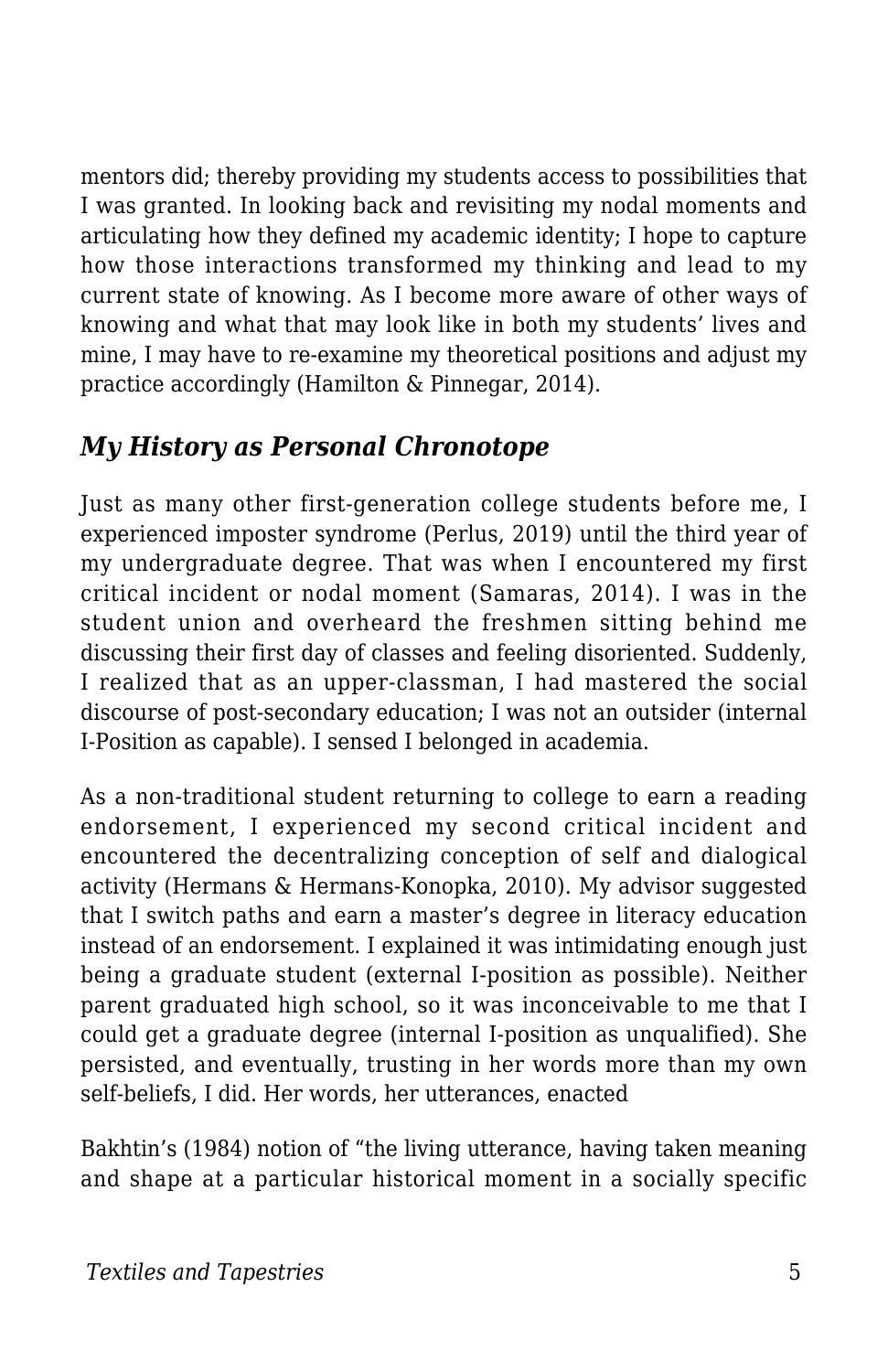environment, cannot fail to brush up against thousands of living dialogic threads" (p. 276). In insisting I earn a graduate degree (external I-position as intelligent), she was making those words, her vision of me, come alive and bringing me along with them (internal Iposition as possibility). In this way, both my internal and external dialogues converged centripetally, and I was able to adjust my identity and accept her words (Hermans, 2013).

Towards the end of my program, I encountered my third, centrifugally disorienting, critical incident. My advisor and a colleague greeted me in her doorway and began to discuss how I was destined to get a PhD because I was an academic; I just did not know it yet (external I-Position as scholarly). I distinctly remember being unable to shift my eyes from the ethnography cartoon thumb-tacked to her doorway (Internal I-Position as fraud). The idea that I could earn a Ph.D. was unfathomable. I shared how my family was embarrassed that I was a college graduate as it was (internal I-Position as working class). At that point, she gave me the vision that I needed to embrace it for myself (External I-Position as scholar/researcher). She explained that once I was in a doctoral program, I would be surrounded by likeminded peers. My internal I-position allowed for the innovative and synthesizing work of the Promoter-Position to unify the discordant I-Positions and multiplicity of voices (Bahktin, 1984: Hermans, 2013). I would find my tribe; I would not always feel this isolated and misunderstood (Internal I-Position as belonging).

As I continued to adjunct, she insisted I apply to graduate schools. It was then that I experienced my fourth critical incident. I had contacted several schools requesting information about their programs and usually a secretary responded. However, the professor from my current school (my future advisor) called to talk to me personally. She was warm, encouraging, and patient. She answered all my questions and offered her guidance. She said I was wise to begin my search early, I should ask as many questions as I needed, and I should apply wherever my strengths would be honored. I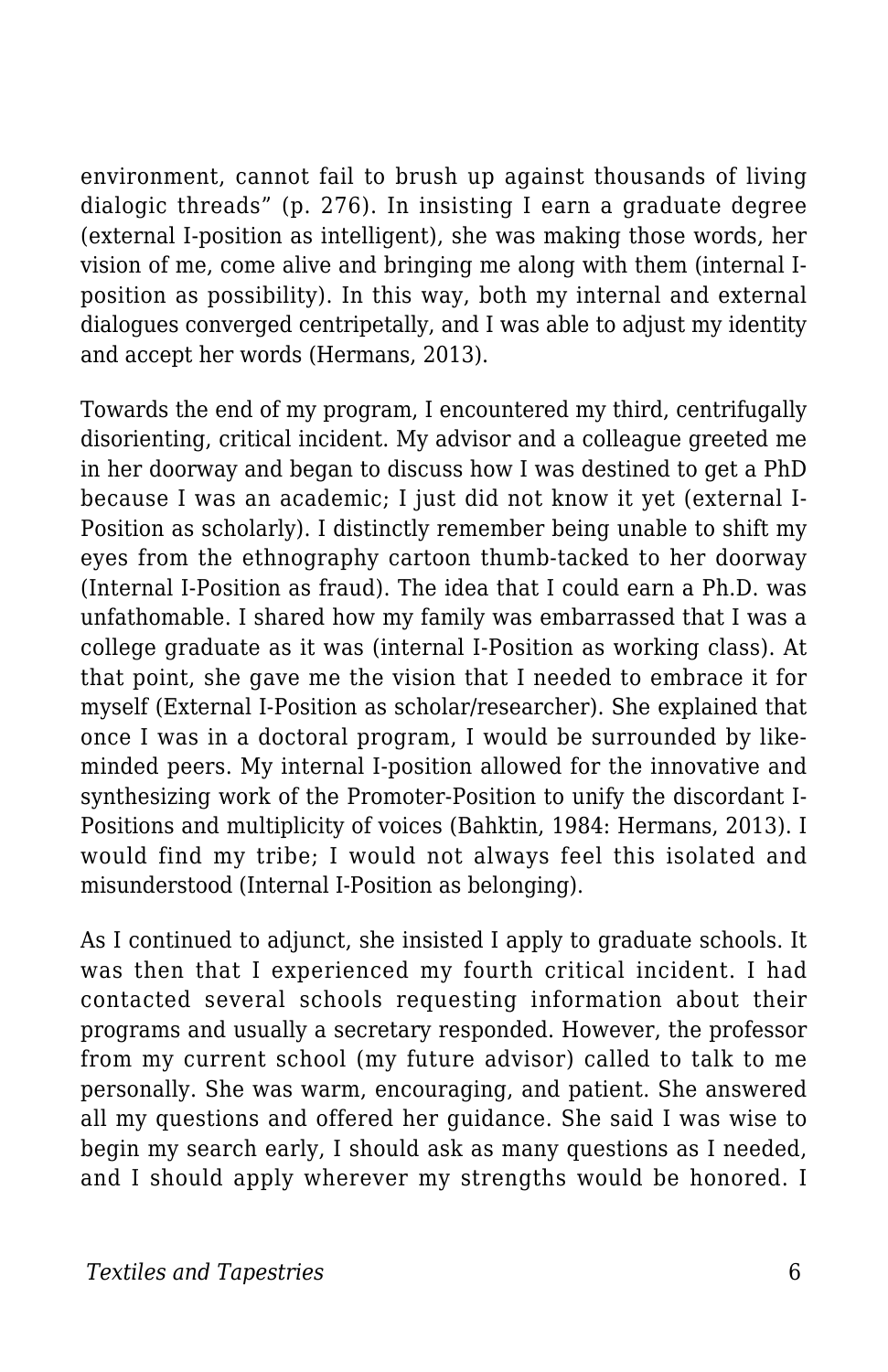confessed that I had no idea what I was doing but felt compelled to at least start the process (Internal I-Position as outsider). She graciously reviewed most general application procedures and offered to answer any other questions I might have, even if they were not about her school or her program. Sometime during that phone call, I stopped being intimidated (internal I-position as hopeful). I knew, at some visceral level, that if there were kind and supportive advisors like her in other colleges, my first advisor was correct: I would find my tribe (External I-Position as confident academic).

Research consistently reports that a strong graduate student and faculty advisor relationship increases student retention and boosts the likelihood of graduating. Curtin, Malley and Stewart (2016) add "Doctoral training is characterized by a strong emphasis on the apprentice relationship of the emerging scholar with her or his more senior faculty advisor" (p.716). My current advisor reminds me of the weaver's loom comb. The loom comb presses the threads firmly down into the previous row of thread so that the tapestry weave is tight and the panel is strong.

She shares her insights and experiences freely, she checks in on my health and well-being, and she keeps me focused on my program and goals (I-Position as a valued/supported). Similar to my first advisor, she speaks words of hope and potential. She frequently states that she knows, without a doubt, that I am going to write books, publish articles, and change lives (External I-Position as agent of change). She does not say if; she says when (Internal I-Position as participant in community of practice).

In every exchange I have with her; I leave feeling cared for, respected, and strengthened. My internal and external I-Positions move closer to agreement with each interaction and my identity as a teacher educator becomes more defined (Williams, 2013). I am reminded, once again, of Bakhtin and his concept of how "the fabric of language supports efforts to understand the ways in which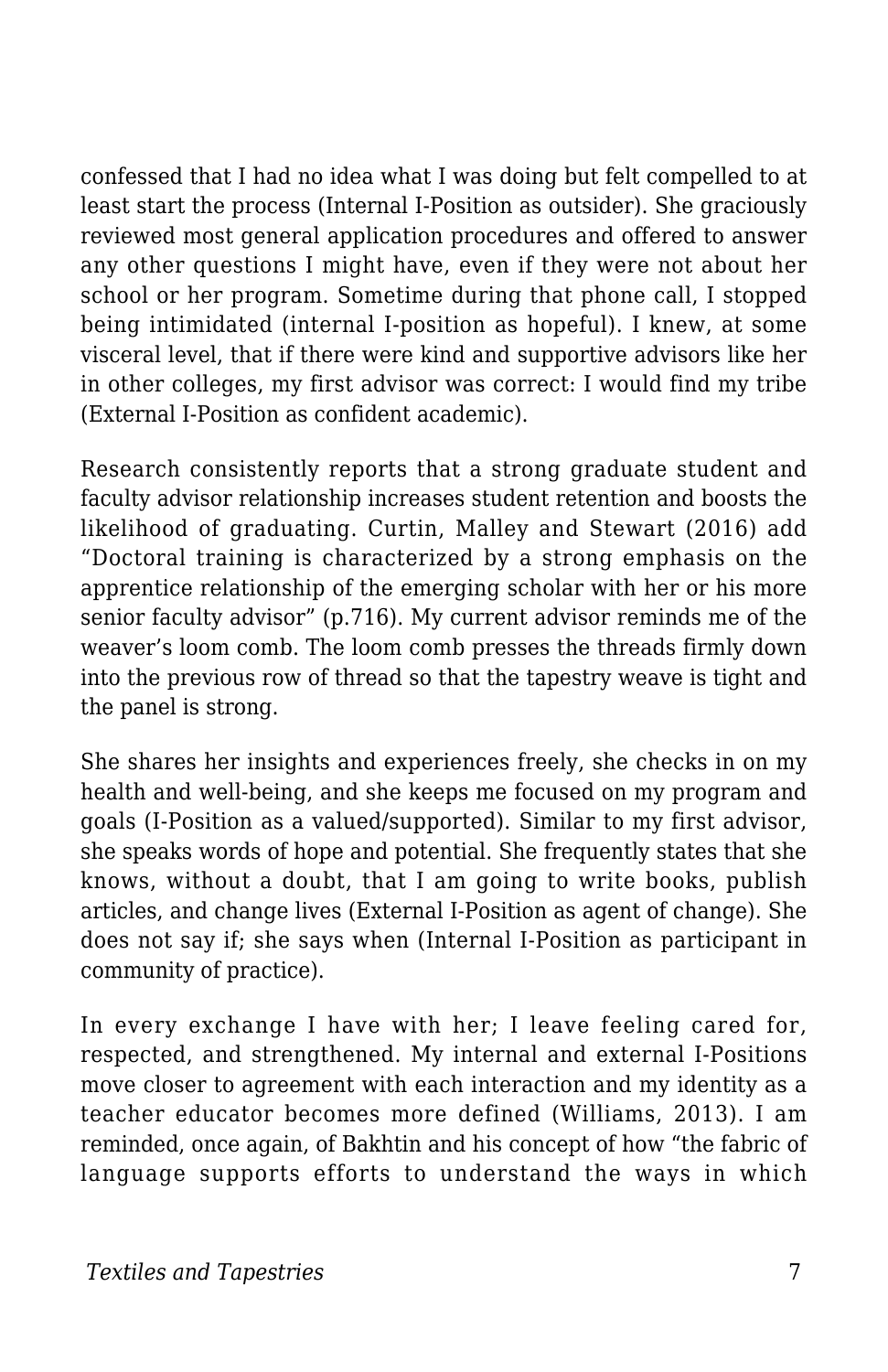utterances—even those that support conflicting beliefs—are crucial elements in meaning making. An utterance "cannot fail to become an active participant in social dialogue" (p. 276). Again, her words, her utterances, and our ongoing dialogue about my possibilities continue to more clearly craft my identity and potential self.

## **The Second Cord: Modeling and Testing Effective Reflection by Looking at my Present**

As I make my teaching transparent in the hope that my pedagogy, practice and praxis are aligned, I question my assumptions. Are my students seeing congruity between my theory and practice? Am I meeting the expectation of the second cord of this self-study and modeling effective practices and self-reflection? Am I taking any risks and testing any new approaches? How can I truly know myself as a practitioner unless I allow those I teach a voice (LaBoskey, 2008)? As a novice teacher educator at a flagship university, I am expected to mentor and to model effective teaching practices and pedagogy for my students. This self- study provides me with evidence to corroborate or refute my perception of my practice (Loughran & Berry, 2004). Equally important is the belief that I am speaking the same words of hope and empowerment into the lives of my students as was spoken into mine. As weavers share their craftsmanship by publicly displaying their tapestries for others to view and critique, I can share my craft by displaying my practice to others for viewing and critiquing, (Elliot-Johns & Tidwell, 2013; Mena & Russell, 2017).

#### **Methods**

My study is a combination of personal history self-study (Samaras, Hicks, and Berger, 2004) and a self-study of practice. I am exploring the key moments throughout my academic journey that informed my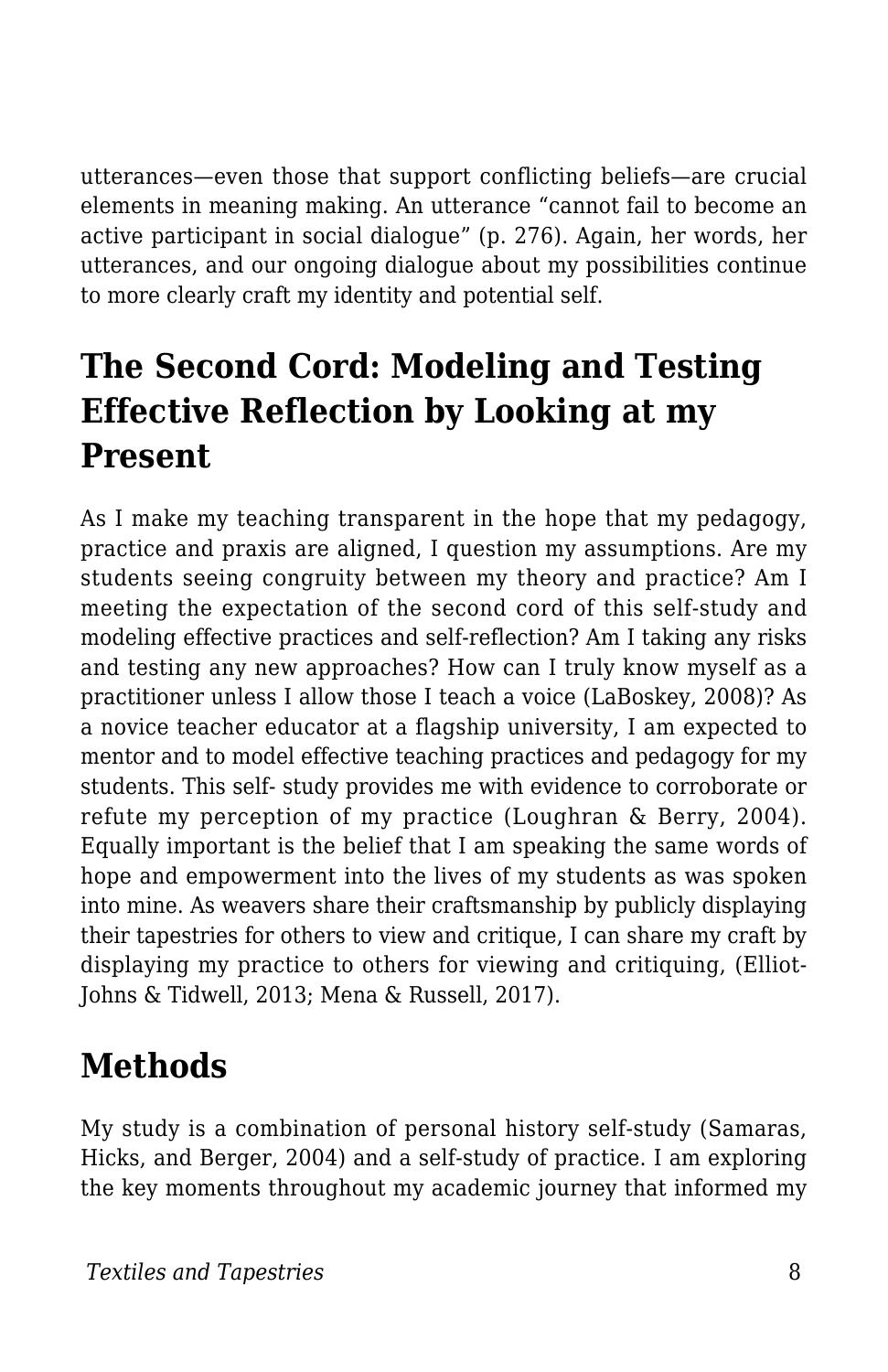professional identity and influenced my pedagogy development (Hamilton & Pinnegar, 2009; Mena & Russell, 2017). Pitthouse et al. (2009) state "the self-reflexive process of writing these [stories] can serve as a catalyst for action." (p. 51). Delong (2019) addressed the vulnerability of self-study when she created a culture of inquiry; "a safe, supportive space wherein practitioner-researchers are enabled to share their vulnerabilities, to make explicit their values, and to hold themselves accountable for those values" (p. 65). My critical friend is sensitive to the vulnerability inherent in accessing another practitioner's intimate thoughts and narratives; therefore, we too have established our own culture of inquiry. Her insights and expertise as a former teacher, life-long mentor, and teacher educator allow her to evaluate my teaching practice and data set as an expert and grants her license to challenge my interpretation of the data without creating tension (Schuck & Russel, 2005). I trust her judgment completely.

LaBoskey's (2004) five elements of conducting self-study guided my decisions for this section: initiating the study, identifying my practice in order to improve my pedagogy, examining my conceptions about my teaching, using multiple qualitative methods, and making my findings available to other educators and researchers. My critical friend functioned as an external examiner and was integral to the study by assuring the findings were accurate and trustworthy (Mishler, 1990; Mena & Russell, 2014). She was a National Board Certified Teacher, a curriculum developer and supervised student teachers at a teaching college. She reviewed the data gathered objectively and was able to identify different themes and patterns as they emerged, which ensured our findings were authentic and valid.

#### **Data Collection and Analysis**

The data set analyzed included: qualitative and quantitative student course evaluations, advisor's written classroom observations and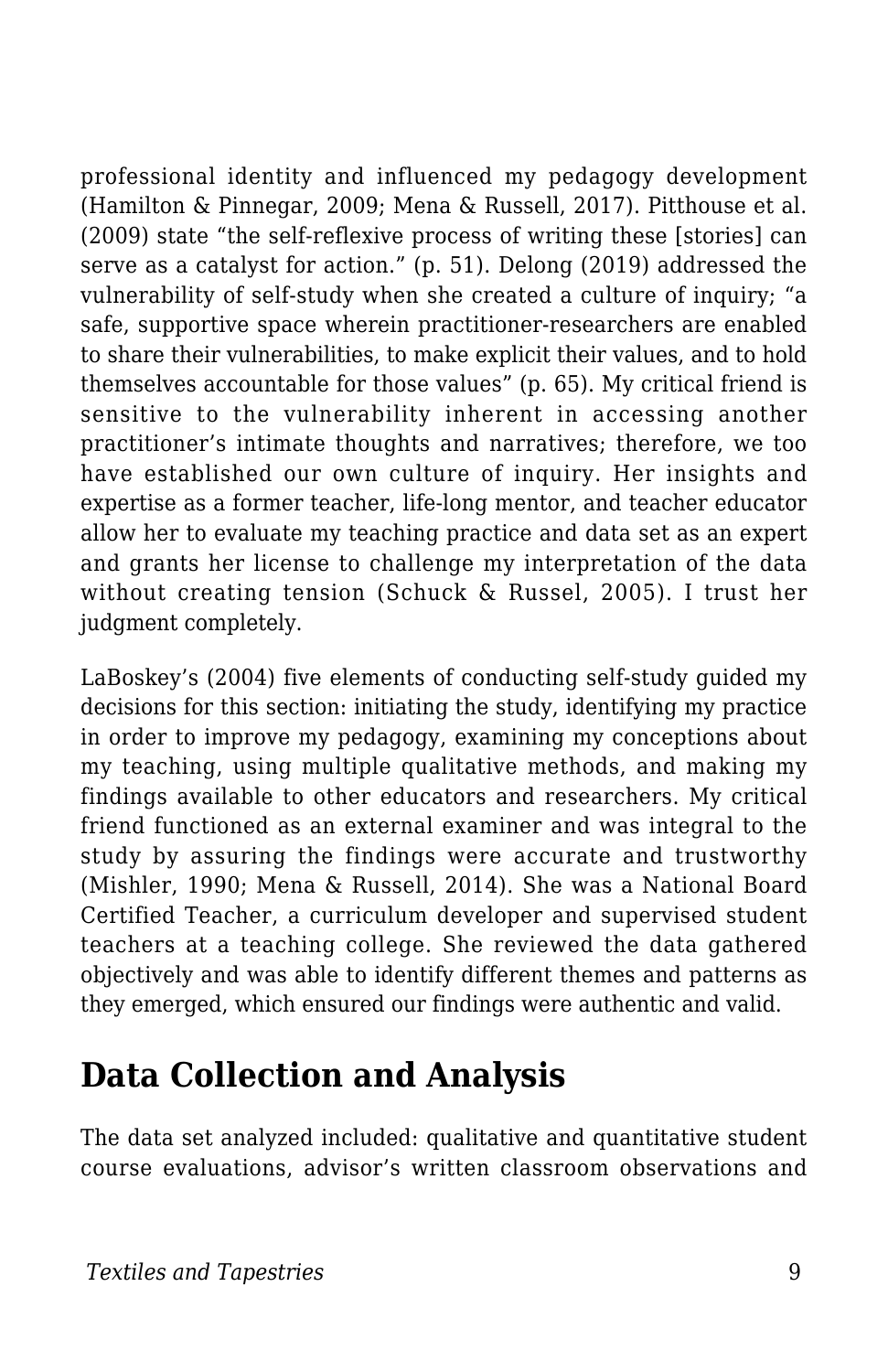evaluations, emails, texts, informal student feedback, notes, cards, letters, instant messages, and personal reflections collected from January of 2014 (my decision to pursue a Ph.D.) until December of 2019. The print artifacts had been collected and stored in a file cabinet for personal reflection and as evidence, I honored student feedback and suggestions for course improvements. The digital artifacts were collected retrospectively via email searches and printed. There were almost 300 hundred artifacts gathered. The qualitative analysis procedures iteratively applied were thematic content analysis, grounded theory, and constant comparison method (Boeije, 2002; Kolb, 2012; Charmaz & Belgrave, 2012; Vaismoradi, 2016). We decided the data should be separated into two sets: those relating to my advisors and me and those relating to my students and me. I completed my initial open coding, concept clustering, and identification of themes first, then gave the artifacts to my critical friend to analyze. To me, allowing the patterns to emerge and letting the data do the communicating is what makes self-study revelatory. I did not know what the data would expose, but I trusted that it would benefit my practice and improve student learning

My critical friend and I had similar techniques during open coding but had vastly different approaches to concepts clustering and labeling final themes. Originally, I identified twelve concepts for how I was mentored and eleven for how I mentor students, eventually narrowing them down to five themes each. She identified twenty-eight concepts for how I was mentored and thirty-one concepts for how I mentor students and she narrowed hers down to four themes each. We both began by reading communications and using stickie notes to list words or ideas as they became obvious. After I analyzed my data and determined concept clusters, I put it away for a week, and then revisited it to assure myself my interpretations were as accurate as possible. Next, I looked at what the concepts indicated and determined my final ten themes. She, on the other hand, put all her word lists and concepts into a spreadsheet, tallied them, and added clarifying notes. She eliminated redundancies and sought more vivid,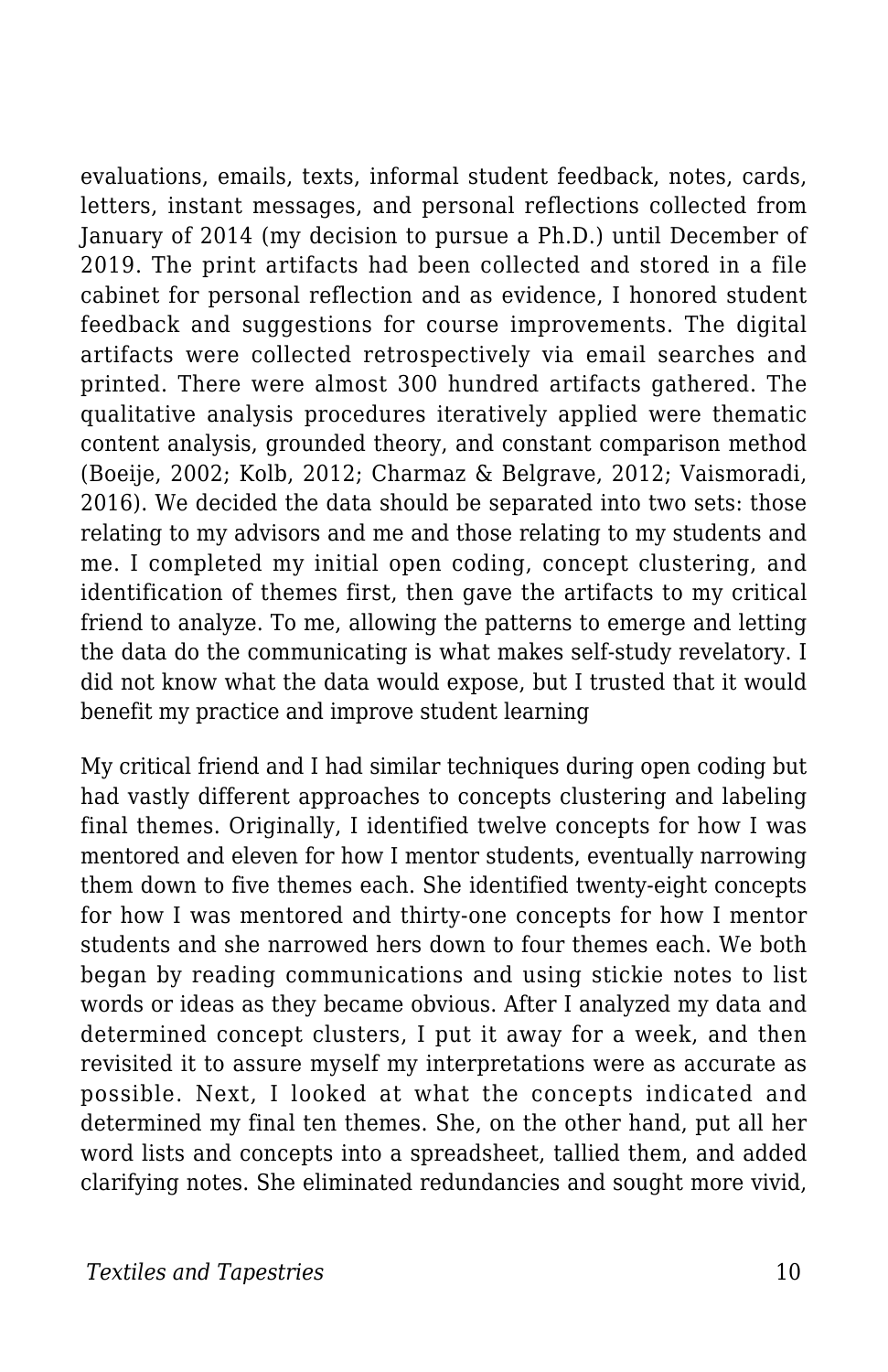inclusive vocabulary that better captured the essence of what she saw in the data. Finally, she collapsed her concepts into eight themes.

We met in person to discuss our approaches, held phone conferences to share our individual conclusions, defined our themes, emailed our findings, and then mutually agreed on the final list. The themes for my mentors were: cultivating relationships, possessing and acting on perceptions/insights, empowering, and knowledgeable/competent. The themes for how I mentored were: authentic/transparent. clarity of instruction, empowering, and supportive. Both of our findings were consistent except for enculturation. I had it as a final theme, but she had it nested under cultivating relationships. After reflecting on it and understanding her thinking, I agreed that it was appropriate.

#### **Giving My Students a Voice**

When Berry (2007) discusses the tensions that are inherent in being a reflective teacher educator, she was more accurate than I wanted to admit. However, the findings indicate that my current teaching practice and praxis are consistent with how I was taught and mentored. Our student course evaluations are anonymous, allowing for honest feedback.

Surprisingly, the only negative comments or suggestions for change have been that I provide excessive resources and strategies, making it difficult to locate the essential content, that my speaking pace is too fast and I should slow it down, and that there are too many assigned readings. As a result, I have created separate folders for class materials and extra resources, I have asked one student each semester to prompt me to slow down if I get too animated, and I explained that scholarly reading is expected of pre-service teaching majors. Positive feedback has included comments about my passion for teaching, my transparency and vulnerability, how supportive I am, how confident they feel in their understanding of literacy strategies, and how safe they felt in my classroom. My students are not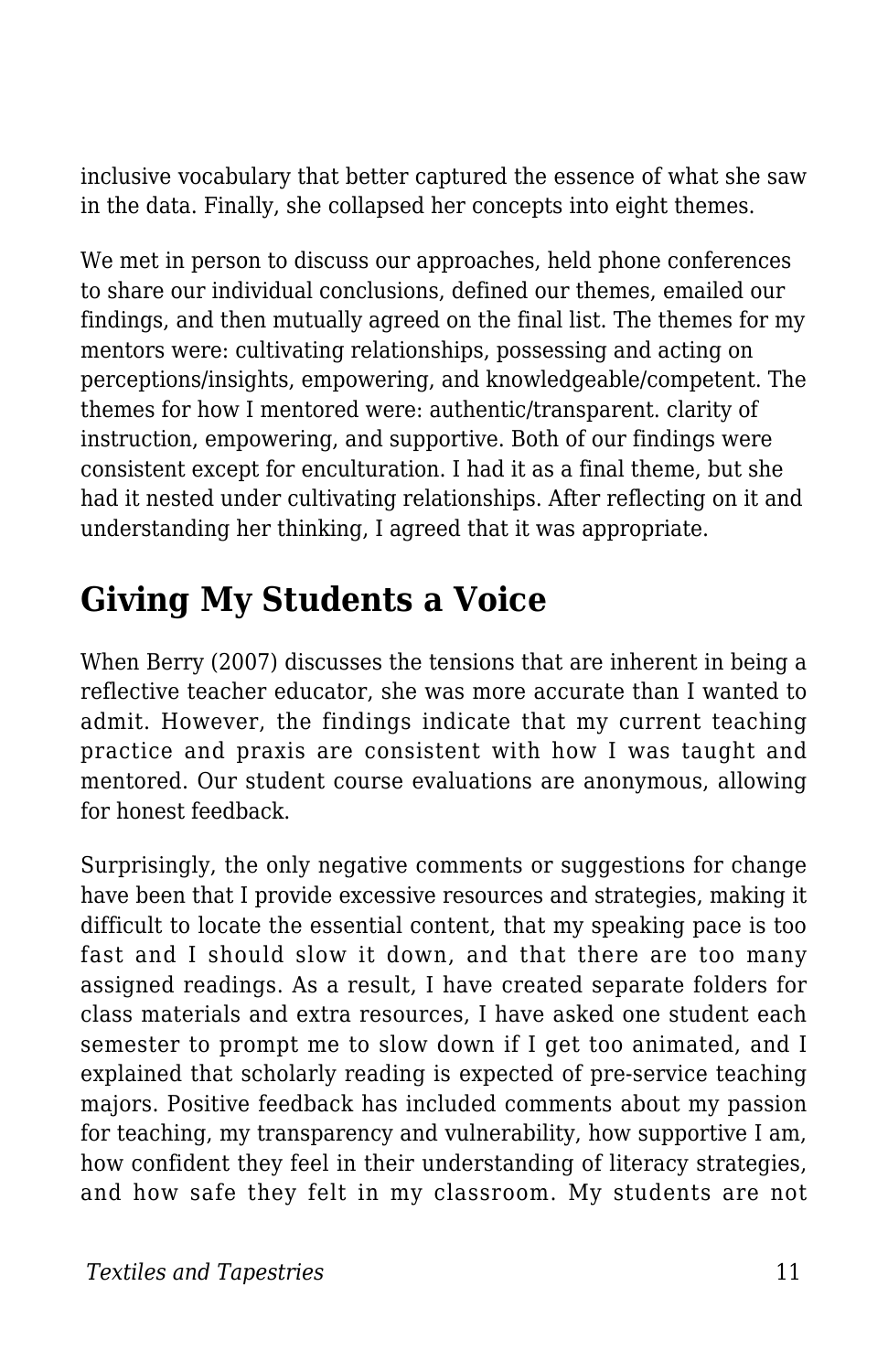indicating that I am a perfect teacher educator or that there is no room for growth. However, they do affirm my hope that the study would reveal that my praxis and my pedagogy of care and concern are evident to them.

## **The Third Cord: Pushing the Boundaries of My Teaching by Looking Forward.**

Now, I turn to the third cord of the model—pushing the boundaries of my teaching in innovative ways. This self-study has reassured me that my praxis and growth as a teacher educator are maturing; therefore, I am feeling empowered to experiment with more innovative teaching approaches. I am a third-year doctoral student teaching two sections of content and disciplinary literacy. When it was originally assigned to me, my advisor provided me with her syllabus and materials to use an outline. Although I was given permission to design the course however I chose; I was not yet ready for that level of autonomy. I opted to follow her syllabus outline with minor preferential changes. Now. I am redesigning my course using the practice-based teaching model as my framework; I am intrigued by possibilities for students as they enact their teaching practice as coursework (Forzani, 2014).

As a disciplinary literacy instructor, I have been frustrated that teachers are expected to use disciplinary literacy in their practice but there are no resources available for them to implement it without a significant time investment. Therefore, I am creating handbooks for each content area with mentor texts and exemplars of disciplinary literacy genres along with materials to guide students as they conduct genre studies and identify key elements. I have contacted the authors of three disciplinary literacy texts I find useful and they have given me permission to use their content in my handbooks. My students have been honest and shared that although they appreciate the value and potential of disciplinary literacy to deepen student learning, they lack the background knowledge and confidence to create their own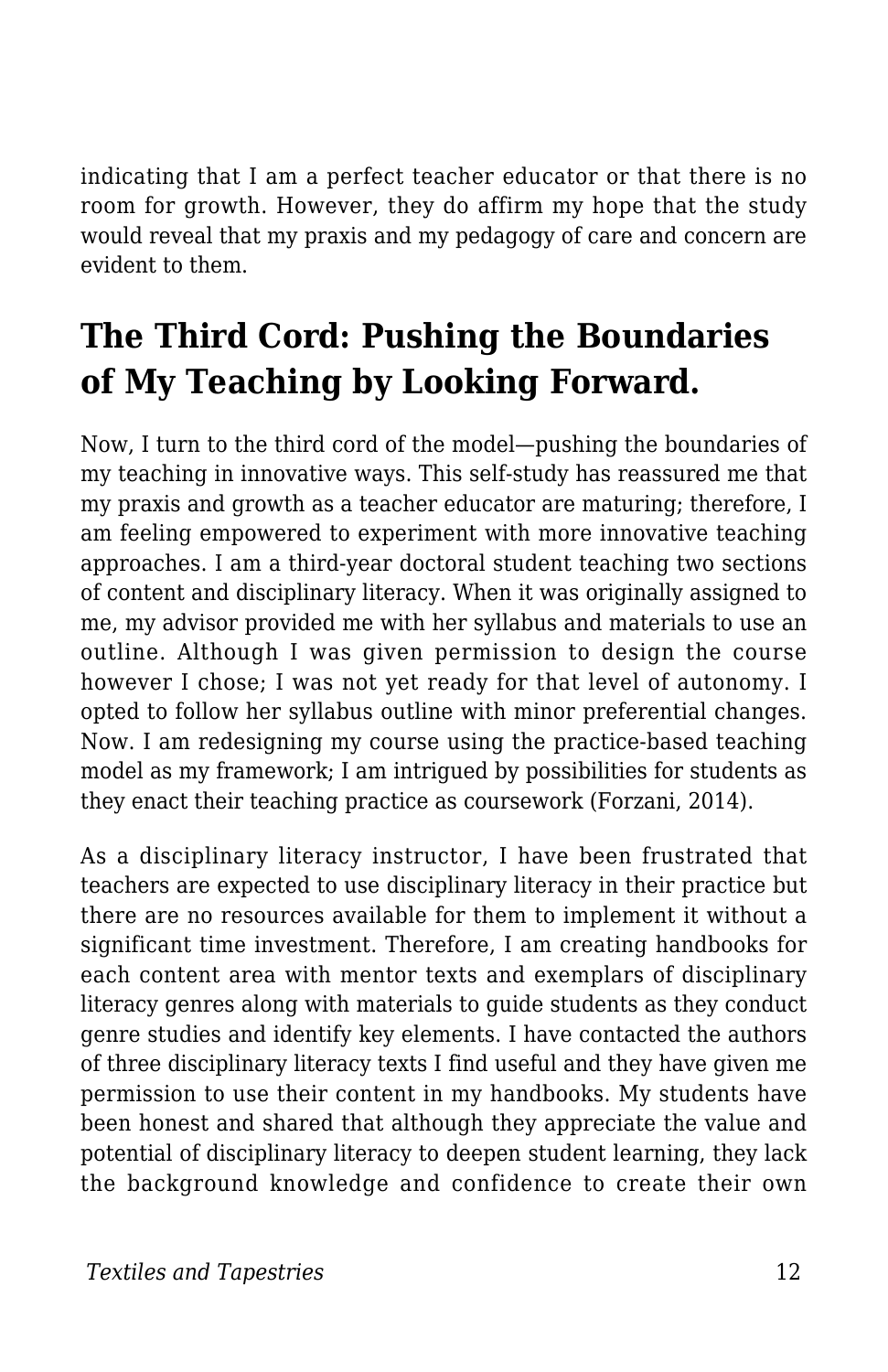lessons.

However, if I provide them with the resources to seamlessly implement disciplinary literacy in the appropriate units, they have assured me they will use them. I am pushing the boundaries of my teaching in ways that leave me concurrently excited and inert. I am leaving what is familiar and proven, to step out into the unfamiliar and untested. I am optimistic but cautious.

# **Final Thoughts**

As I survey my academic journey, I find I am still holding strands of thread from many of my former teachers as they, too, have left their imprint on my practice. Each one of them, in their own way, has woven their threads of knowledge and pedagogy through the tapestry of my teaching. Now, as I look forward to my students, I am anticipating that I will positively influence their development and evolution as teachers. At this point, the data affirm that I am evidence of my praxis and pedagogy are clear in their correspondences. Their statements mirror mine when I leave my advisors: they feel validated, supported, and prepared to enter the field of teaching. Again, I return to Bakhtin. To him, "all language— indeed, all thought—appears as dialogical. This means that everything anybody ever says always exists in response to things that have been said before and in anticipation of things that will be said in response. In other words, we do not speak in a vacuum. All language— and the ideas which language contains and communicates—is dynamic, relational, and engaged in a process of endless redescriptions of the world." (Farmer,1995).

May the words I speak to my students and knowledge I share with them enables them to create their own tapestry of knowledge, and may they, in turn, freely share their knowledge with their students. According to G, a student from last semester, I am.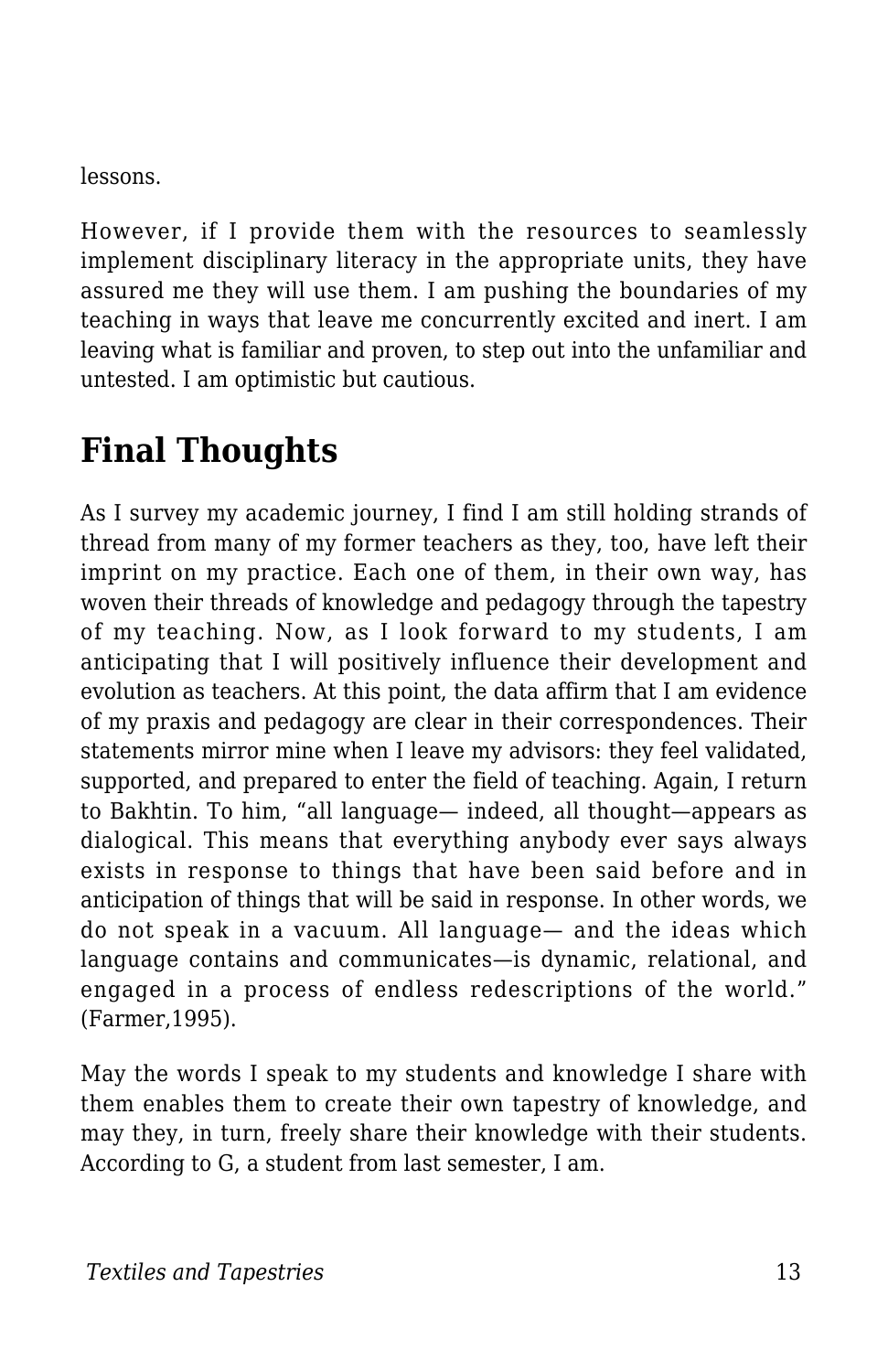G., writes, "I love how accommodating you are for your students and you fill me with joy when I think about being the same way for my *own* hard-working students. Thank you, thank you, thank you... for all you do." (email-G. 12/16/2019)

#### **References**

Abrams, L. W., Strom, K., Dacey, C., Abi-Hanna, R., & Dauplaise, J. M. (2014). Engaging with theory through self-study. *Changing practices for changing times: Past, present and future possibilities for self-study research*, *20*, 20-22.

Badia, A., & Iglesias, S. (2019). The science teacher identity and the use of technology in the classroom. *Journal of Science Education and Technology*, *28*(5), 532-541.

Bakhtin, M. (1981). The Dialogic Imagination: Four Essays by MM Bakhtin. 1981. Speech Genre and other late essays. Bakhtin, M. (1984). Problems of Dostojevskij's poetics: Theory and history of literature (Vol. 8). Manchester, England.

Beauchamp, C., & Thomas, L. (2009). Understanding teacher identity: An overview of issues in the literature and implications for teacher education. *Cambridge Journal of Education*, 39(2), 175-189.

Berry, A. 2007. *Tensions in teaching about teaching: Understanding practice as a teacher educator.* Springer.

Brandenburg, R., & Gervasoni, A. (2012). Rattling the Cage: Moving beyond ethical standards to ethical praxis in self-study research. Studying Teacher Education, 8(2), 183-191.

Brandenburg, R., & McDonough, S. (2017). Using critical incidents to reflect on teacher educator practice. In *Reflective theory and practice*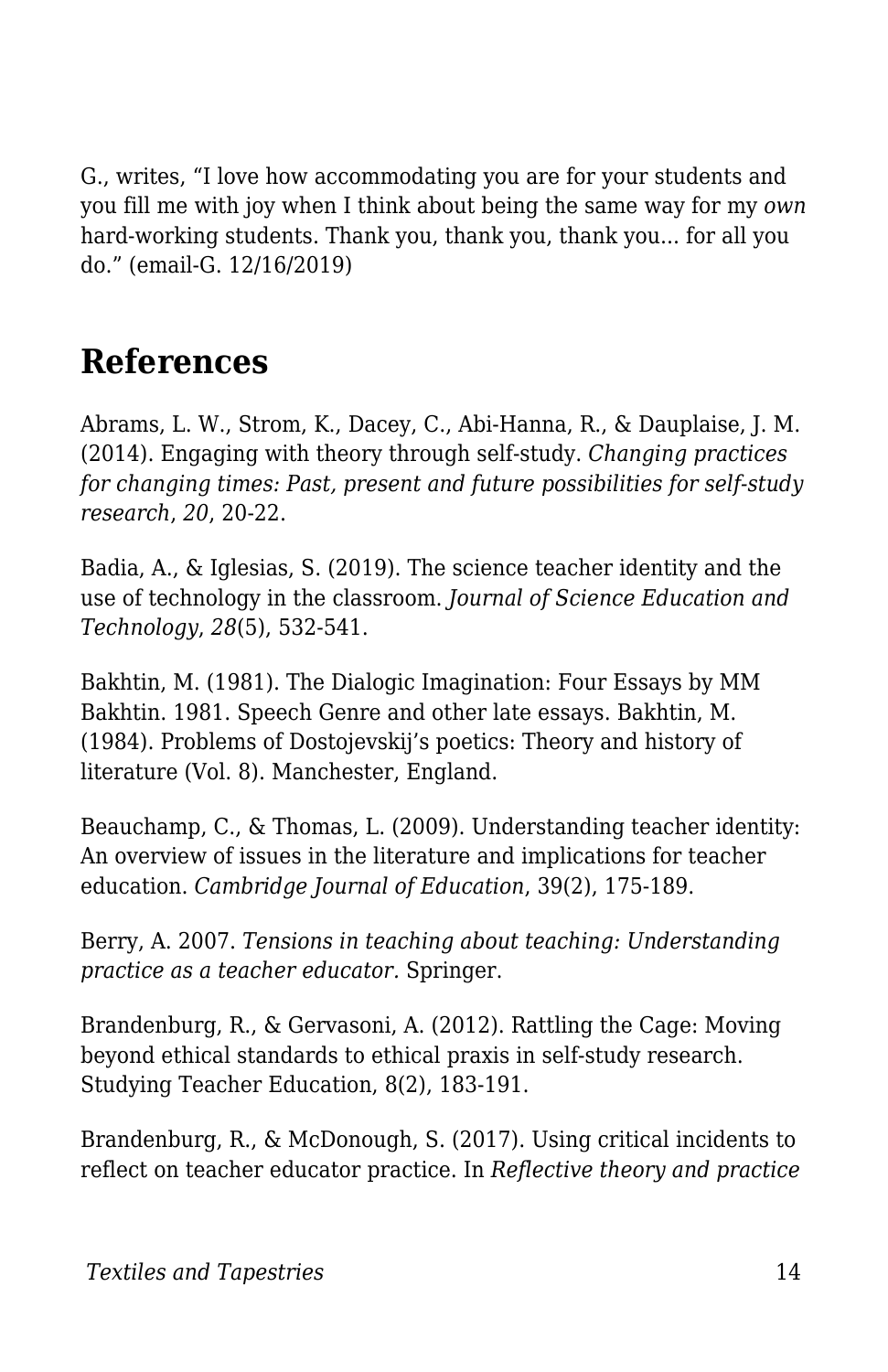*in teacher education* (pp. 223- 236). Springer.

Bronkhorst, L. (2013). Intended unexpected findings: Insights developed in formative intervention research. In L. Bronkhorst (Ed.), *Research-based teacher education*. Interactions between research and teaching (pp. 55–75).

Bronkhorst, L. H., Meijer, P. C., Koster, B., Akkerman, S. F., & Vermunt, J. D. (2013). Consequential research designs in research on teacher education. *Teaching and Teacher Education*, *33*, 90-99.

Bullock, S. M., & Ritter, J. K. (2011). Exploring the transition into academia through collaborative self-study. *Studying Teacher Education*, *7*(2), 171-181.

Chang, A., Rak Neugebauer, S., Ellis, A., Ensminger, D., Marie Ryan, A., & Kennedy, A. (2016). Teacher educator identity in a culture of iterative teacher education program design: A collaborative self-study. *Studying Teacher Education*, *12*(2), 152-169.

Charmaz, K., & Belgrave, L. (2012). Qualitative interviewing and grounded theory analysis. *The SAGE Handbook of interview research: The complexity of the craft*, *2*, 347-365.

Cox, A. (2005). What are communities of practice? A comparative review of four seminal works. *Journal of Information Science*, *31*(6), 527-540.

Cresswell, J., & Baerveldt, C. (2011). Bakhtin's realism and embodiment: Towards a revision of the dialogical self. *Culture & Psychology*, 17(2), 263-277.

Curtin, N., Malley, J., & Stewart, A. J. (2016). Mentoring the next generation of faculty: Supporting academic career aspirations among doctoral students. *Research in Higher Education*, *57*(6), 714-738.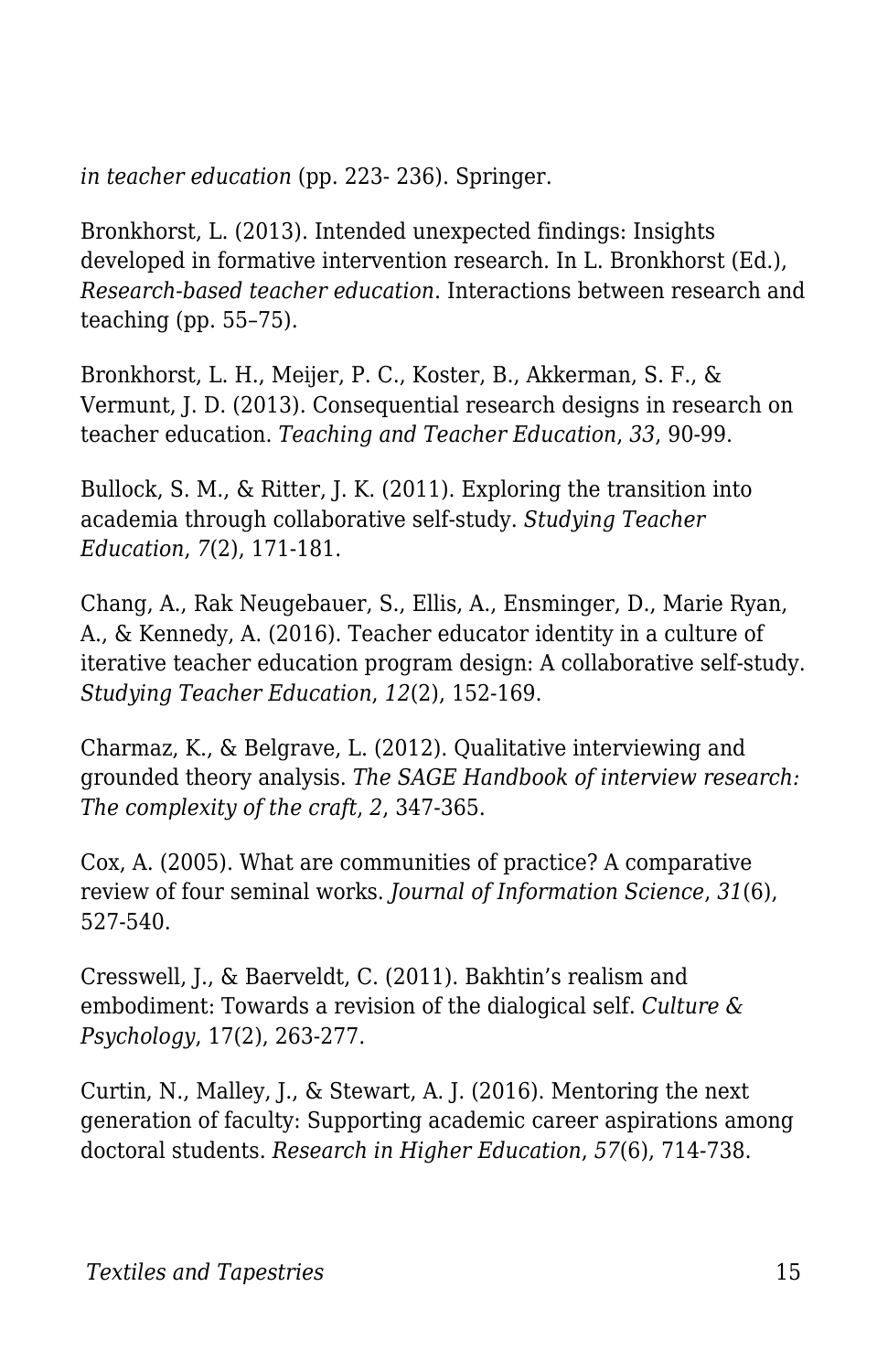Delong, J. (2019). Ontological and epistemological ways of creating living-theories for social transformation: A form of educational activism. Action Research Network of the Americas Conference.

Elliott-Johns, S. E., & Tidwell, D. L. (2013). Different voices, many journeys: Explorations of the transformative nature of the self-study of teacher education practices. *Studying Teacher Education*, *9*(2), 91-95.

Farmer, F. (1995). Voice reprised: Three etudes for a dialogic understanding. *Rhetoric Review*, *13*(2), 304-320.

Forzani, F. M. (2014). Understanding "core practices" and "practicebased" teacher education: Learning from the past. *Journal of Teacher Education*, *65*(4), 357-368.

Gergen, K. J. (2011). The self as a social construction. *Psychological Studies*, *56*(1), 108-116.

Giroux, H. A. (2016). Pedagogy against the Dead Zones of the Imagination. *Transformations: The Journal of Inclusive Scholarship and Pedagogy*, *26*(1), 26-30.

Hamilton, M. L., & Pinnegar, S. (2014). Intimate scholarship in research: An example from self-study of teaching and teacher education practices methodology. LEARNing Landscapes, 8(1), 153-171.

Henry, A. (2016). Conceptualizing teacher identity as a complex dynamic system: The inner dynamics of transformations during a practicum. Journal of Teacher Education, 67(4), 291-305.

Hermans, H. J. (2001). The dialogical self: Toward a theory of personal and cultural positioning. *Culture & Psychology*, *7*(3), 243-281.

Hermans, H. J. (2008). How to perform research on the basis of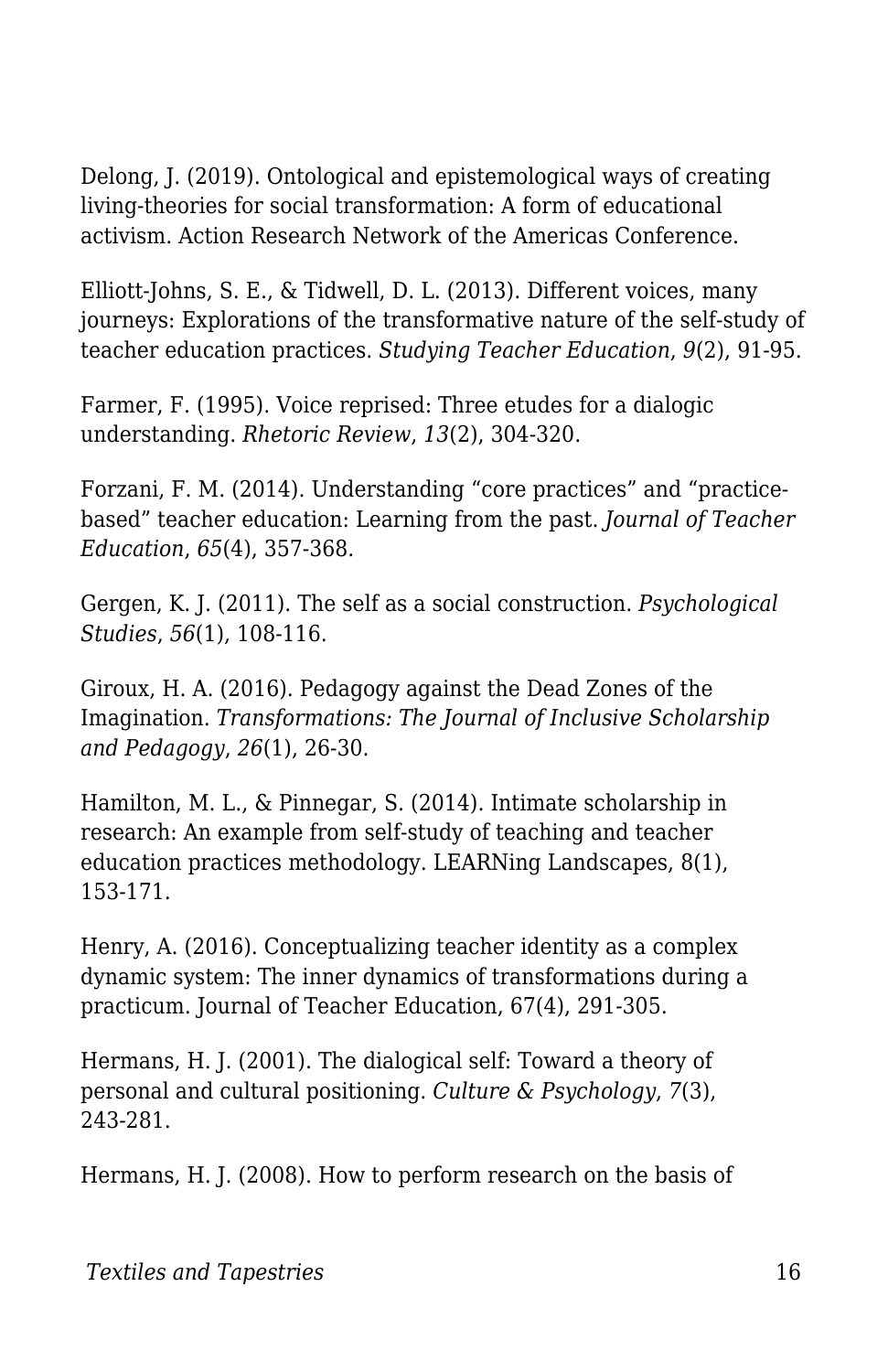dialogical self theory? Introduction to the special issue. *Journal of Constructivist Psychology*, *21*(3), 185-199.

Hermans, H., & Hermans-Konopka, A. (2010). *Dialogical self theory: Positioning and counter-positioning in a globalizing society*. Cambridge University Press.

Hermans, H. J. (2013). The dialogical self in education: Introduction. *Journal of Constructivist Psychology*, *26*(2), 81-89.

Hoadley, C. (2012). What is a Community of Practice and How Can We Support It?. *Theoretical foundations of learning environments*, 286.

Kolb, S. M. (2012). Grounded theory and the constant comparative method: Valid research strategies for educators. *Journal of Emerging Trends in Educational Research and Policy Studies*, *3*(1), 83-86.

LaBoskey, V. K. (2004). Afterword moving the methodology of selfstudy research and practice forward: Challenges and opportunities. In Loughran, J. J., Hamilton, M. L., La Boskey, V., & Russell, T. (Eds.). *International handbook of self-study of teaching and teacher education practices* (pp. 1169-1184). Springer.

LaBoskey, V. K. (2008). The fragile strengths of self-study: Making bold claims and clear connections. In Teacher Learning and Development (pp. 251-262). Springer.

Lave, J., & Wenger, E. (1991). *Situated learning: Legitimate peripheral participation*. Cambridge University Press.

Liénard, J. F., Achakulvisut, T., Acuna, D. E., & David, S. V. (2018). Intellectual synthesis in mentorship determines success in academic careers. *Nature Communications*, *9*(1), 1-13.

Loughran, J. J. (2004). Learning through self-study: The influence of purpose, participants and context. In Loughran, J. J., Hamilton, M. L.,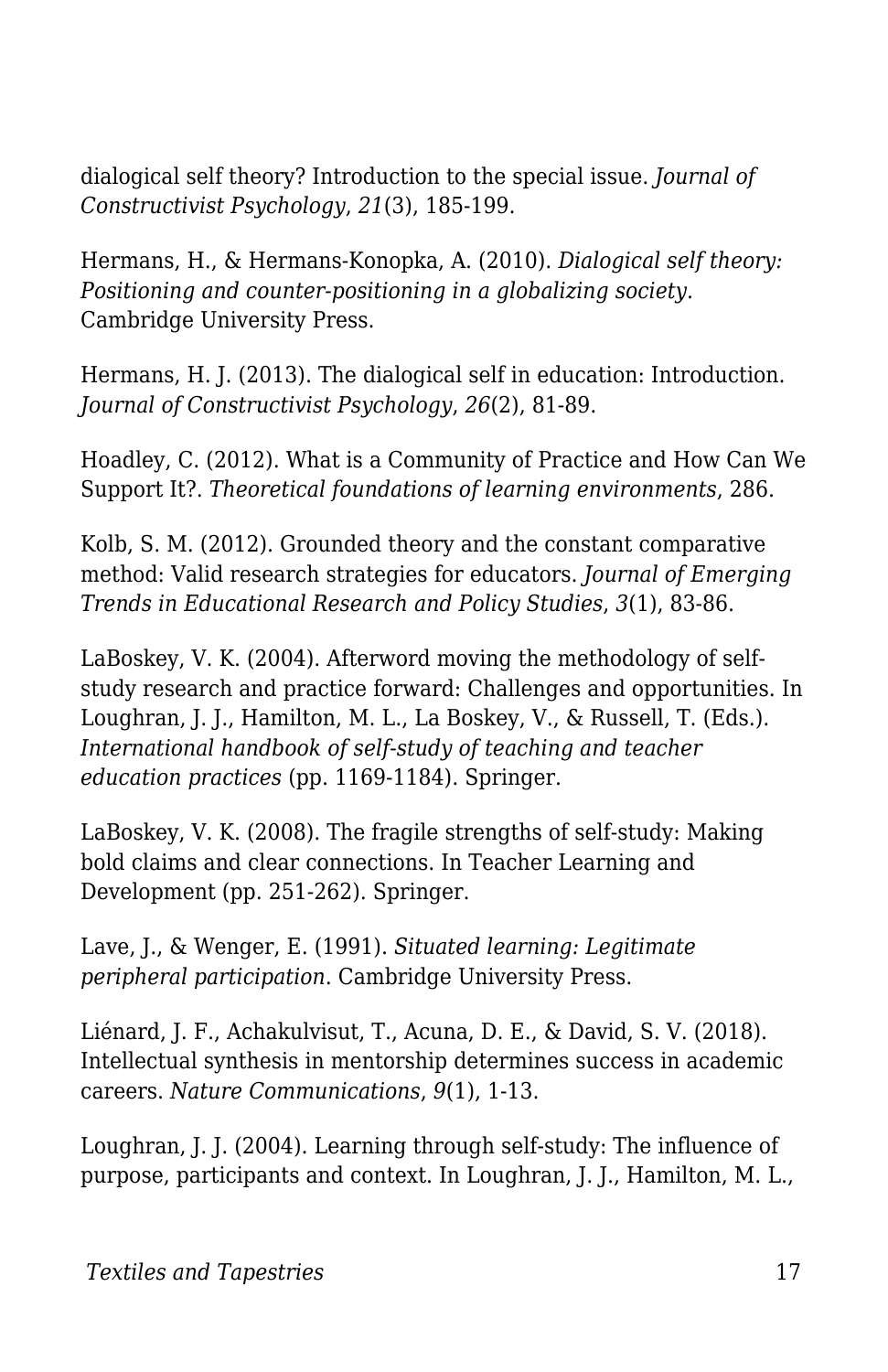La Boskey, V., & Russell, T. (Eds.). *International handbook of selfstudy of teaching and teacher education practices* (pp. 151-192). Springer, Dordrecht.

Mena, J., & Russell, T. (2017). Collaboration, multiple methods, trustworthiness: Issues arising from the 2014 international conference on self-study of teacher education practices. *Studying Teacher Education*, *13*(1), 105-122.

McNiff, J., & Whitehead, A. J. (2006). *All you need to know about action research*. Sage.

Missaggia, C. (2013). European Tapestries: History, Conservation, and Creation. Senior Honors Projects. Paper 313. http://digitalcommons.uri.edu/srhonorsprog/313http://digitalcommons. uri.edu/srhonorsprog/313

Perlus, J. G. (2019). *On very thin ice: impostor phenomenon and careers of women graduate students* (Doctoral dissertation, University of Illinois at Urbana-Champaign).

Pinnegar, S., & Hamilton, M. L. (2009). *Self-study of practice as a genre of qualitative research: Theory, methodology, and practice* (Vol. 8). Springer Science & Business Media.

Raggatt, P. T. (2014). The dialogical self as a time–space matrix: Personal chronotopes and ambiguous signifiers. *New Ideas in Psychology*, *32*, 107-114.

Samaras, A. P., Hicks, M. A., & Berger, J. G. (2004). Self-study through personal history. In Loughran, J. J., Hamilton, M. L., La Boskey, V., & Russell, T. (Eds.). *International handbook of self-study of teaching and teacher education practices* (pp. 905-942). Springer.

Samaras, A., & Roberts, L. (2011). Flying solo: Teachers take charge of their learning through self-study research. *The Learning*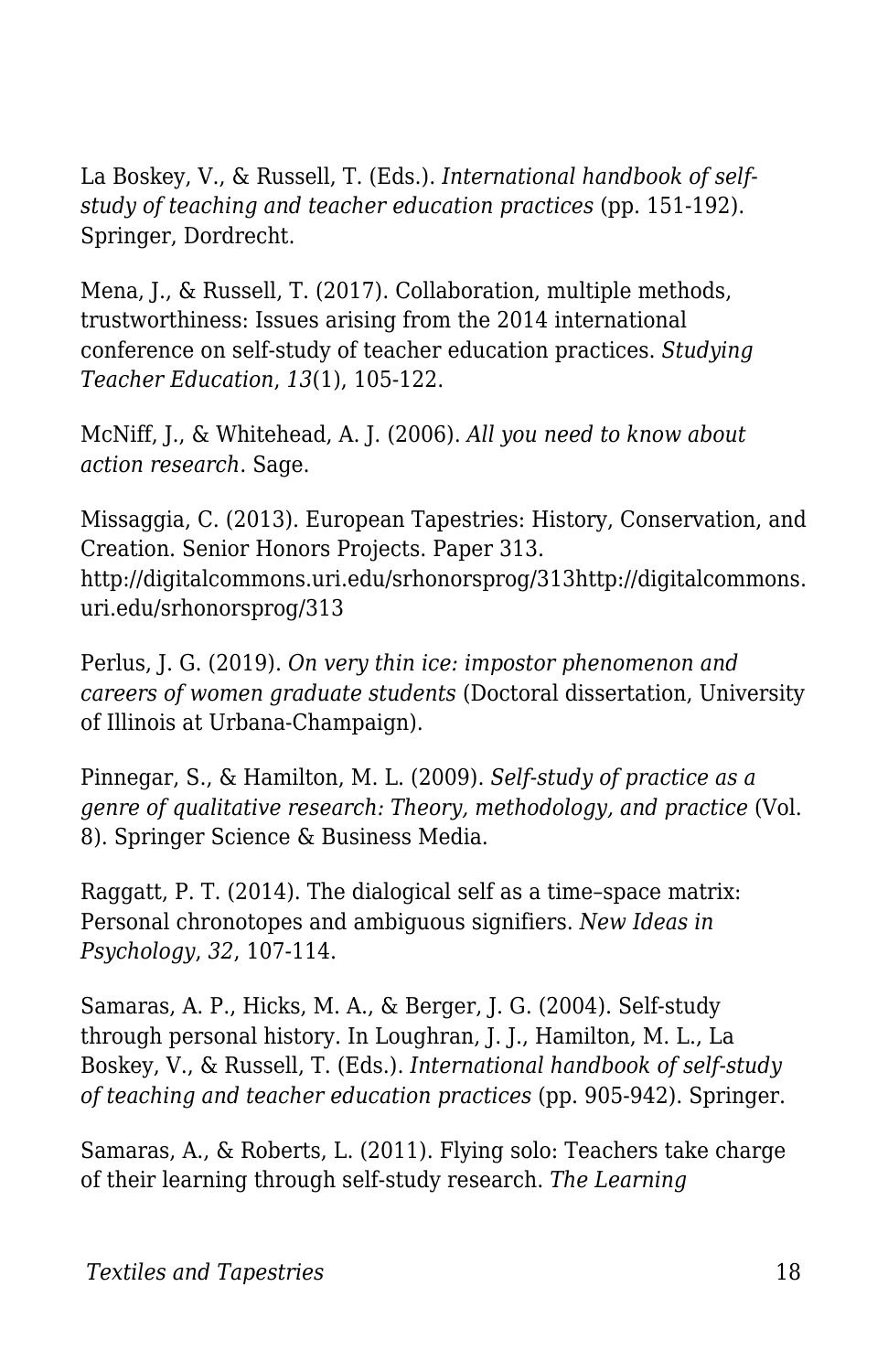*Professional*, *32*(5), 42.

Samaras, A. P. (2014). A pedagogy changer: Transdisciplinary faculty self-study. *Perspectives in education*, *32*(2), 117-135.

Schön, D. A. (1987). *Educating the reflective practitioner*. Jossey-Bass.

Schuck, S., & Russell, T. (2005). Self-study, critical friendship, and the complexities of teacher education. *Studying Teacher Education*, *1*(2), 107-121.

Scott, S., & Palincsar, A. (2013). Sociocultural theory. *Education. Com*.

Springer. Boeije, H. (2002). A purposeful approach to the constant comparative method in the analysis of qualitative interviews. *Quality and Quantity*, *36*(4), 391-409.

Taylor, L. A. (2017). How teachers become teacher researchers: Narrative as a tool for teacher identity construction. *Teaching and Teacher Education*, *61*, 16-25.

Tidwell, D. (2006). Nodal moments as a context for meaning. In D. Tidwell & L. Fitzgerald (Eds.) *Self-study and Diversity* (pp. 267-285). Brill Sense.

Vaismoradi, M., Jones, J., Turunen, H., & Snelgrove, S. (2016). Theme development in qualitative content analysis and thematic analysis. *Journal of Nursing Education and Practice, 6*(5), 100-110. DOI [10.5430/jnep.v6n5p100](https://www.researchgate.net/deref/http%3A%2F%2Fdx.doi.org%2F10.5430%2Fjnep.v6n5p100?_sg%5B0%5D=uaAA7G4oHcNIrvjw9lCY53DtRjDWIruJRMlP8mjuuPhu5M1bm-37vG-D7DIYCL1LJxmOcelcDofXlKHwMSaVnrFv8A.m7EbA48_D8ID3wYAANYA9akiJj848qGHXlIv3HGAHSegSHCHchcgpRwL3_HxoFpESrFBBFpzcaHh8xWVFUSKgw)

Villanueva, C., & O'Sullivan, C. (2019). Analyzing the degree of consensus in current academic literature on critical pedagogy. *Scenario: A Journal for Performative Teaching, Learning, Research*, (2), 71-93.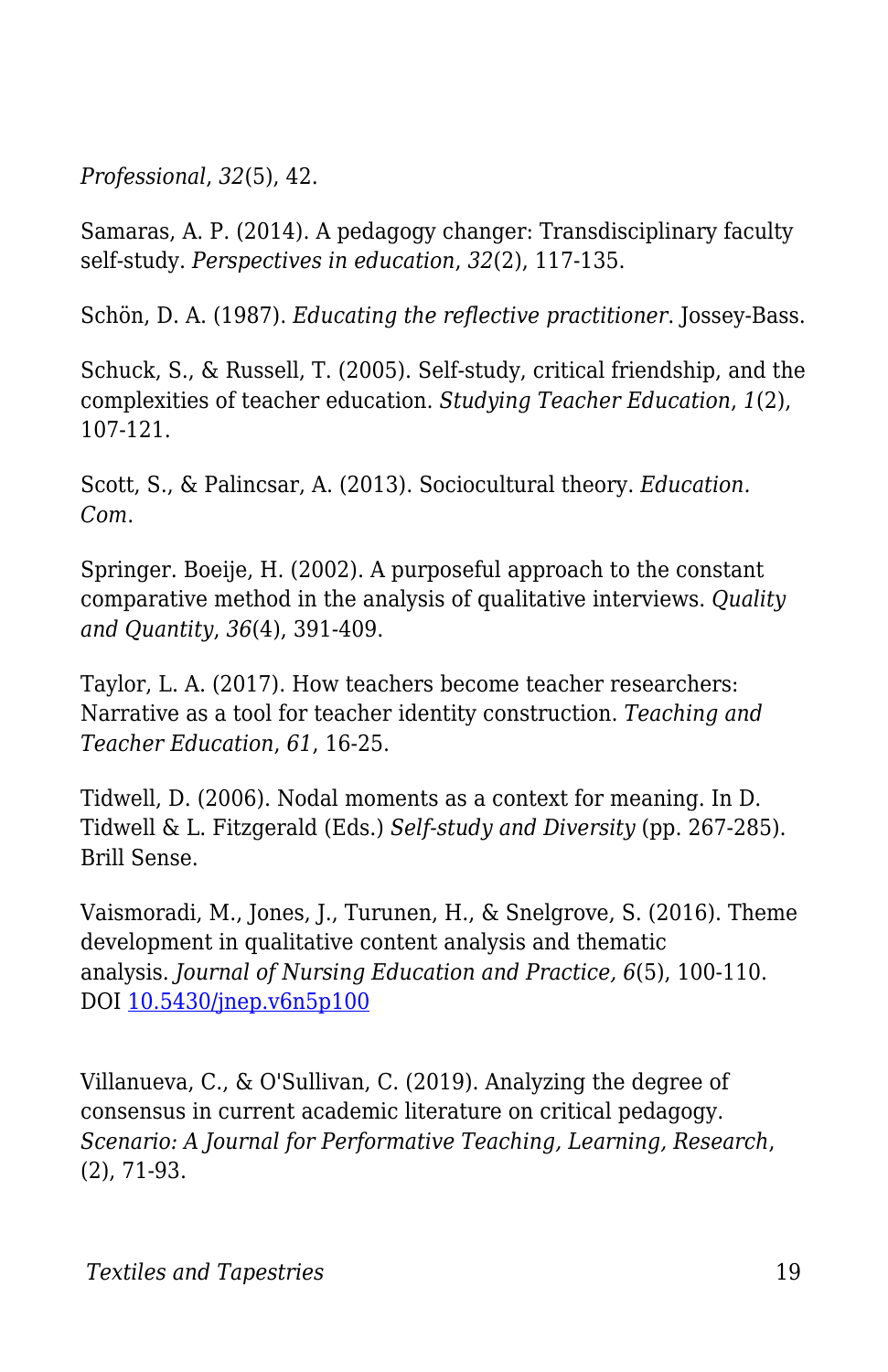Van Lankveld, T., Schoonenboom, J., Volman, M., Croiset, G., & Beishuizen, J. (2017). Developing a teacher identity in the university context: A systematic review of the literature. *Higher Education Research & Development*, *36*(2), 325-342.

Vanassche, E., & Kelchtermans, G. (2015). The state of the art in selfstudy of teacher education practices: A systematic literature review. *Journal of curriculum studies*, *47*(4), 508-528.

Vygotsky, L. S. (1978). *Socio-cultural theory. Mind in society*. Harvard University Press.

Whitehead, J. (2014). A self-study contribution to a history of the selfstudy of teacher education practices. In D. Garbett & A. Ovens (Eds.), *Changing practices for changing times: Past, present and future possibilities for self-study research.* (pp. 204-208). S-STEP.

Whitehead, J. (2019). Creating a living-educational-theory from questions of the kind,' how do I improve my practice? '30 years on with Living Theory research. *Educational Journal of Living Theories*, *12*(2).

Williams, J. (2013). Boundary Crossing and Working in the Third Space: Implications for a teacher educator's identity and practice. *Studying Teacher Education*, *9*(2), 118-129.

Zeichner, K. (2007). Accumulating knowledge across self-studies in teacher education. *Journal of Teacher Education*, *58*(1), 36–46. DOI: 10.1177/0022487106296219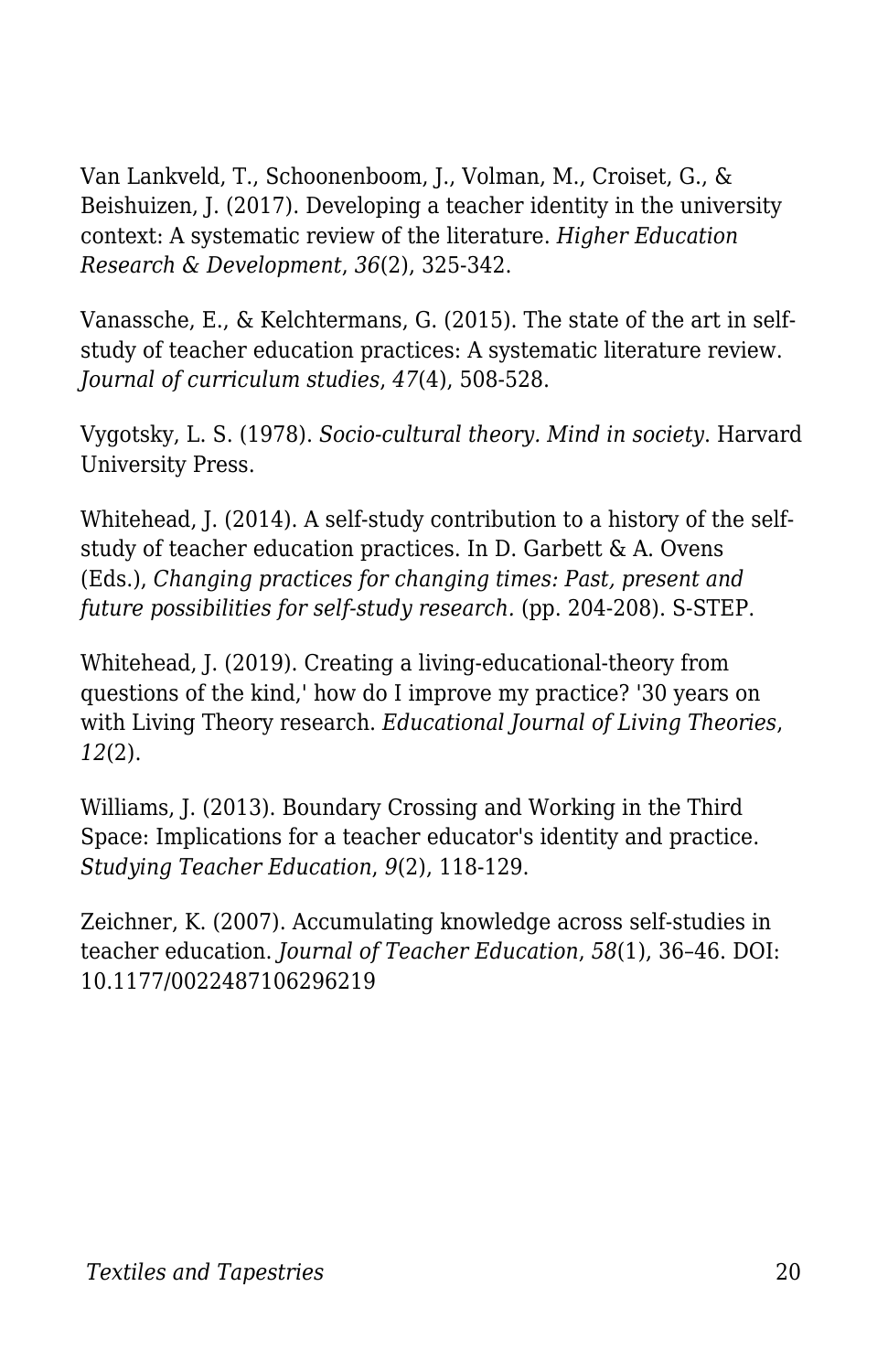

Mnayer, M. & Schmidt, P. (2020). Weaving the Tapestry of my Academic Identity in Three Panels: Personal History as Chronotopes, Reflection as Practice, and Praxis as Innovator. In C. Edge, A. Cameron-Standerford, & B. Bergh (Eds.), *Textiles and Tapestries*. EdTech Books. Retrieved from

https://edtechbooks.org/textiles\_tapestries\_self\_study/cha pter\_6



International 4.0 license, which means that you are free to do with it as you please as long as you (1) properly attribute it, (2) do not use it for commercial gain, and